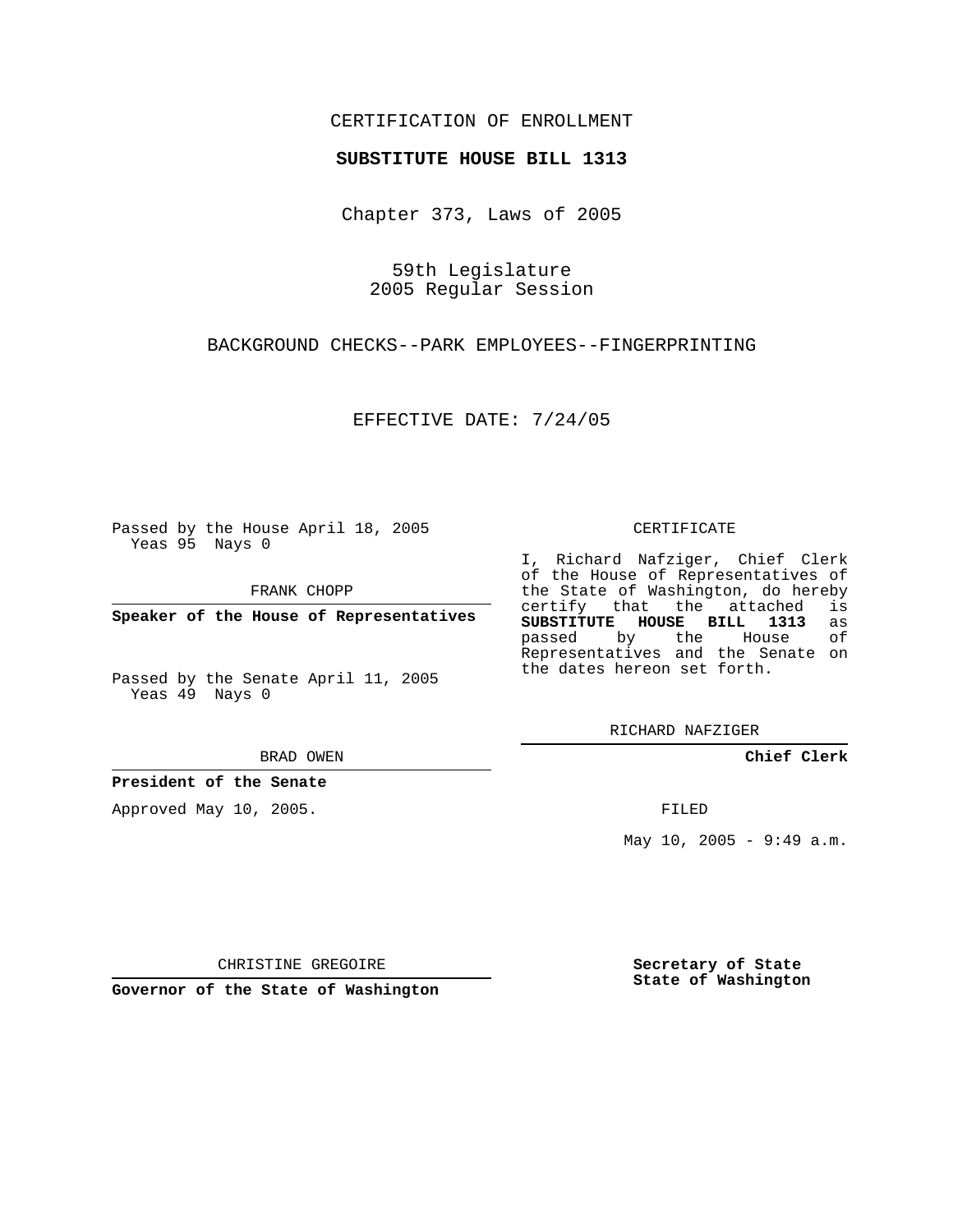# **SUBSTITUTE HOUSE BILL 1313** \_\_\_\_\_\_\_\_\_\_\_\_\_\_\_\_\_\_\_\_\_\_\_\_\_\_\_\_\_\_\_\_\_\_\_\_\_\_\_\_\_\_\_\_\_

\_\_\_\_\_\_\_\_\_\_\_\_\_\_\_\_\_\_\_\_\_\_\_\_\_\_\_\_\_\_\_\_\_\_\_\_\_\_\_\_\_\_\_\_\_

### AS AMENDED BY THE SENATE

Passed Legislature - 2005 Regular Session

### **State of Washington 59th Legislature 2005 Regular Session**

**By** House Committee on Natural Resources, Ecology & Parks (originally sponsored by Representatives O'Brien, Pearson and Darneille; by request of Parks and Recreation Commission)

READ FIRST TIME 02/17/05.

 AN ACT Relating to a record check of the parks and recreation commission's job applicants, volunteers, and independent contractors; amending RCW 43.43.570; and reenacting and amending RCW 79A.05.030.

BE IT ENACTED BY THE LEGISLATURE OF THE STATE OF WASHINGTON:

 **Sec. 1.** RCW 79A.05.030 and 1999 c 249 s 302, 1999 c 155 s 1, and 1999 c 59 s 1 are each reenacted and amended to read as follows: The commission shall:

 (1) Have the care, charge, control, and supervision of all parks and parkways acquired or set aside by the state for park or parkway purposes.

 (2) Adopt policies, and adopt, issue, and enforce rules pertaining to the use, care, and administration of state parks and parkways. The commission shall cause a copy of the rules to be kept posted in a conspicuous place in every state park to which they are applicable, but failure to post or keep any rule posted shall be no defense to any prosecution for the violation thereof.

 (3) Permit the use of state parks and parkways by the public under such rules as shall be adopted.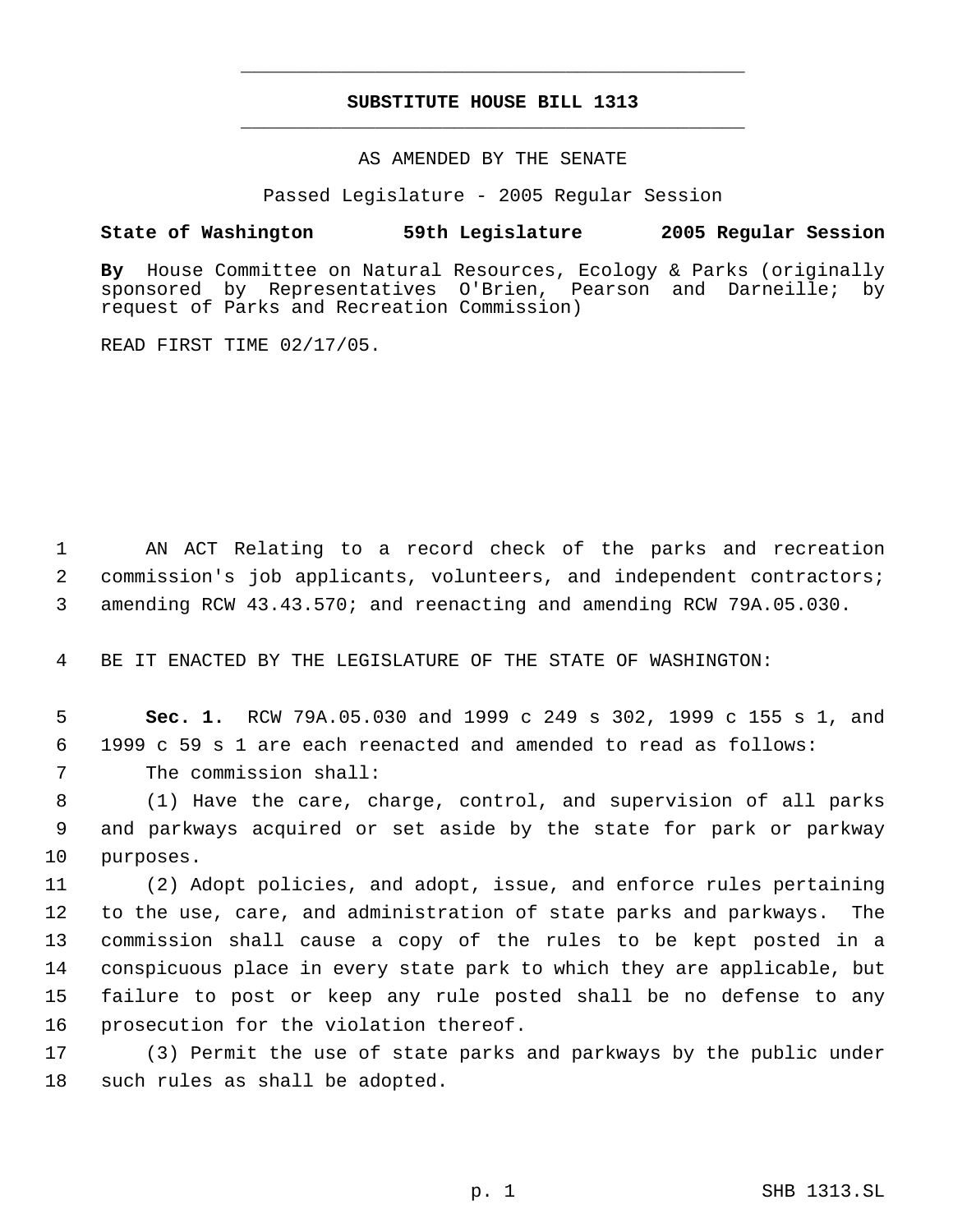(4) Clear, drain, grade, seed, and otherwise improve or beautify parks and parkways, and erect structures, buildings, fireplaces, and comfort stations and build and maintain paths, trails, and roadways through or on parks and parkways.

 (5) Grant concessions or leases in state parks and parkways, upon such rentals, fees, or percentage of income or profits and for such terms, in no event longer than fifty years, and upon such conditions as shall be approved by the commission: PROVIDED, That leases exceeding a twenty-year term shall require a unanimous vote of the commission: PROVIDED FURTHER, That if, during the term of any concession or lease, it is the opinion of the commission that it would be in the best interest of the state, the commission may, with the consent of the concessionaire or lessee, alter and amend the terms and conditions of such concession or lease: PROVIDED FURTHER, That television station leases shall be subject to the provisions of RCW 79A.05.085, only: PROVIDED FURTHER, That the rates of such concessions or leases shall be renegotiated at five-year intervals. No concession shall be granted which will prevent the public from having free access to the scenic attractions of any park or parkway.

 (6) Employ such assistance as it deems necessary. Commission expenses relating to its use of volunteer assistance shall be limited to premiums or assessments for the insurance of volunteers by the department of labor and industries, compensation of staff who assist volunteers, materials and equipment used in authorized volunteer projects, training, reimbursement of volunteer travel as provided in RCW 43.03.050 and 43.03.060, and other reasonable expenses relating to volunteer recognition. The commission, at its discretion, may waive commission fees otherwise applicable to volunteers. The commission shall not use volunteers to replace or supplant classified positions. The use of volunteers may not lead to the elimination of any employees or permanent positions in the bargaining unit.

 (7) By majority vote of its authorized membership select and purchase or obtain options upon, lease, or otherwise acquire for and in the name of the state such tracts of land, including shore and tide lands, for park and parkway purposes as it deems proper. If the commission cannot acquire any tract at a price it deems reasonable, it may, by majority vote of its authorized membership, obtain title thereto, or any part thereof, by condemnation proceedings conducted by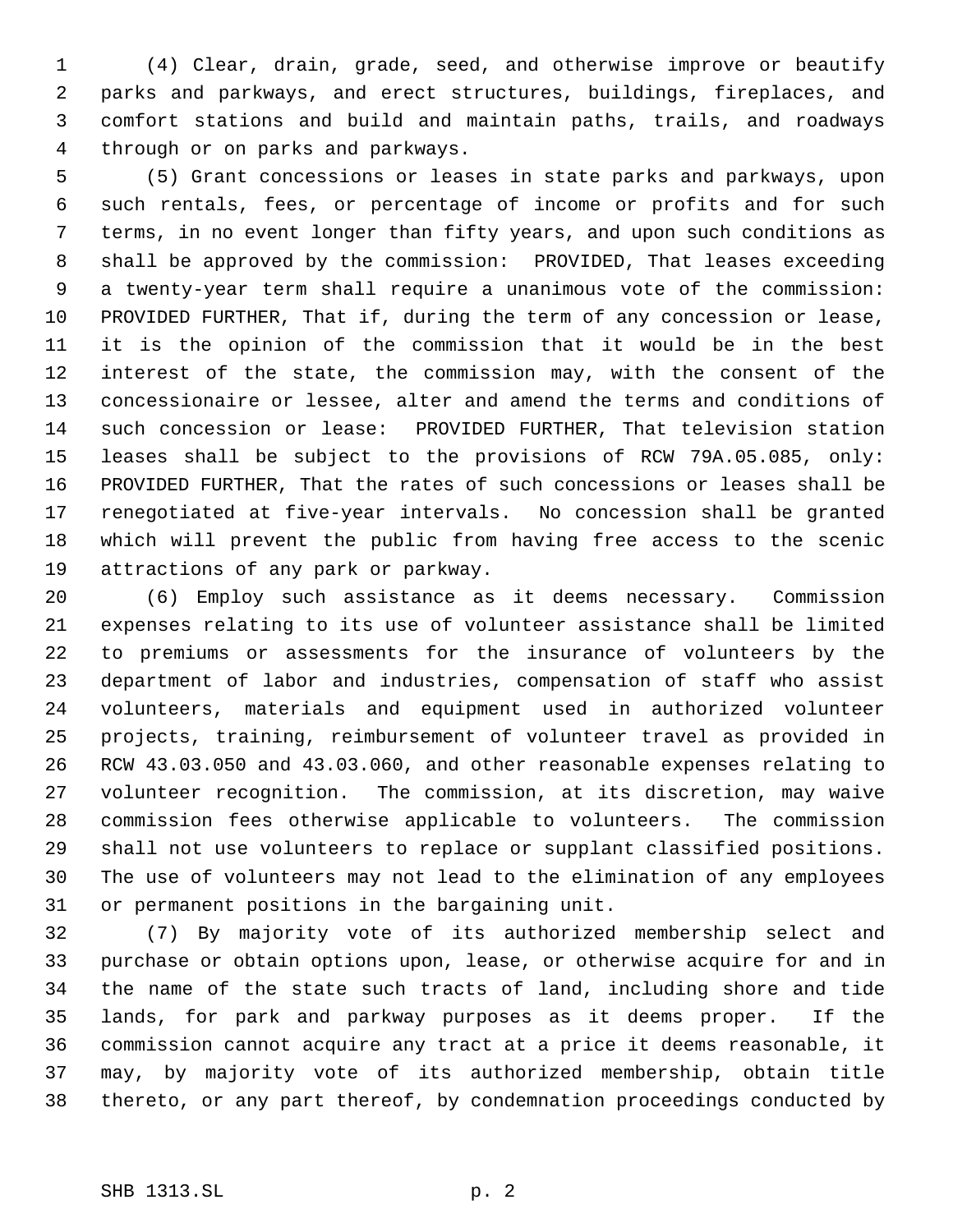the attorney general as provided for the condemnation of rights of way for state highways. Option agreements executed under authority of this subsection shall be valid only if:

 (a) The cost of the option agreement does not exceed one dollar; and

 (b) Moneys used for the purchase of the option agreement are from (i) funds appropriated therefor, or (ii) funds appropriated for undesignated land acquisitions, or (iii) funds deemed by the commission to be in excess of the amount necessary for the purposes for which they 10 were appropriated; and

 (c) The maximum amount payable for the property upon exercise of the option does not exceed the appraised value of the property.

 (8) Cooperate with the United States, or any county or city of this state, in any matter pertaining to the acquisition, development, redevelopment, renovation, care, control, or supervision of any park or parkway, and enter into contracts in writing to that end. All parks or parkways, to which the state contributed or in whose care, control, or supervision the state participated pursuant to the provisions of this section, shall be governed by the provisions hereof.

 (9) Adopt rules establishing the requirements for a criminal history record information search for the following: Job applicants, 22 volunteers, and independent contractors who have unsupervised access to children or vulnerable adults, or who will be responsible for collecting or disbursing cash or processing credit/debit card transactions. These background checks will be done through the Washington state patrol criminal identification section and may include a national check from the federal bureau of investigation, which shall be through the submission of fingerprints. A permanent employee of the commission, employed as of the effective date of this section, is exempt from the provisions of this subsection.

 **Sec. 2.** RCW 43.43.570 and 1987 c 450 s 1 are each amended to read as follows:

 (1) No local law enforcement agency may establish or operate an 34 automatic fingerprint identification system unless( $($  ÷

35  $(a)$ )) both the hardware and software of the local system ((are)) use an interface compatible with the state system under RCW 37  $43.43.560$  ( $\div$  and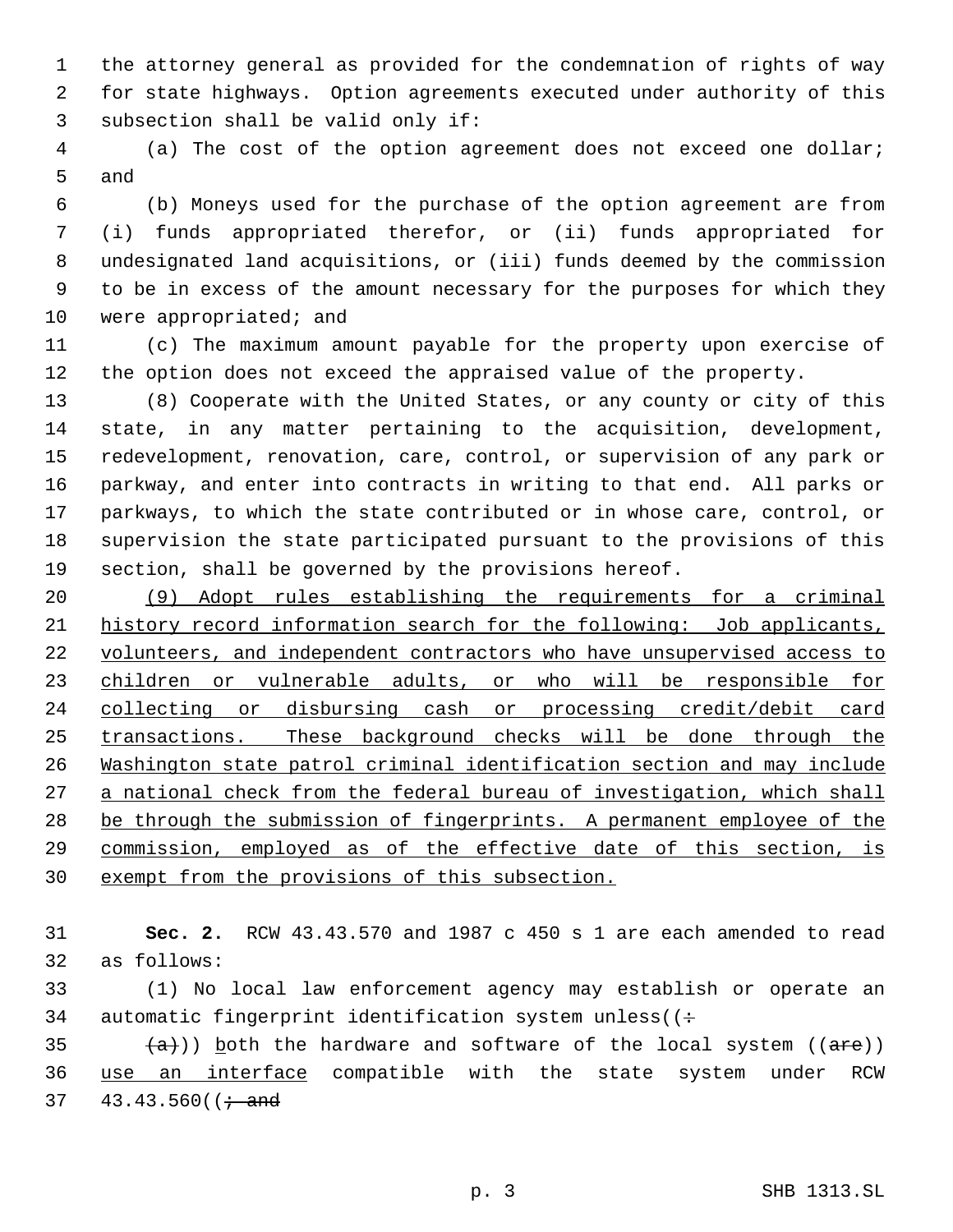(b) The local system is equipped to receive and answer inquiries from the Washington state patrol automatic fingerprint identification system and transmit data to the Washington state patrol automatic 4 fingerprint identification system)). The local law enforcement agency 5 shall be able to transmit a tenprint record to the state system through any available protocol which meets accepted industry standards, and the state system must be able to accept tenprint records which comply with those requirements. When industry transmission protocols change, the 9 Washington state patrol shall incorporate these new standards as 10 funding and reasonable system engineering practices permit. The tenprint transmission from any local law enforcement agency must be in accordance with the current version of the state electronic fingerprint 13 transmission specification.

 (2) No later than January 1, 2007, the Washington state patrol's automatic fingerprint identification system shall be capable of 16 instantly accepting electronic latent search records from any 17 Washington state local law enforcement agency. If specific funding for the purposes of this subsection is not provided by June 30, 2006, in the omnibus appropriations act, or if funding is not obtained from another source by June 30, 2006, this subsection is null and void.

 (3) A local law enforcement agency operating an automatic fingerprint identification system shall transmit data on fingerprint 23 entries to the Washington state patrol electronically ((by computer)). This requirement shall be in addition to those under RCW 10.98.050 and 43.43.740.

 (( $\left(3\right)$  Counties or local agencies that purchased or signed a contract to purchase an automatic fingerprint identification system prior to January 1, 1987, are exempt from the requirements of this section. The Washington state patrol shall charge fees for processing latent fingerprints submitted to the patrol by counties or local 31 jurisdictions exempted from the requirements of this section. The fees shall cover, as nearly as practicable, the direct and indirect costs to 33 the patrol of processing such fingerprints.)) (4) Any personnel functions necessary to prepare fingerprints for

 searches under this section shall be the responsibility of the submitting agency.